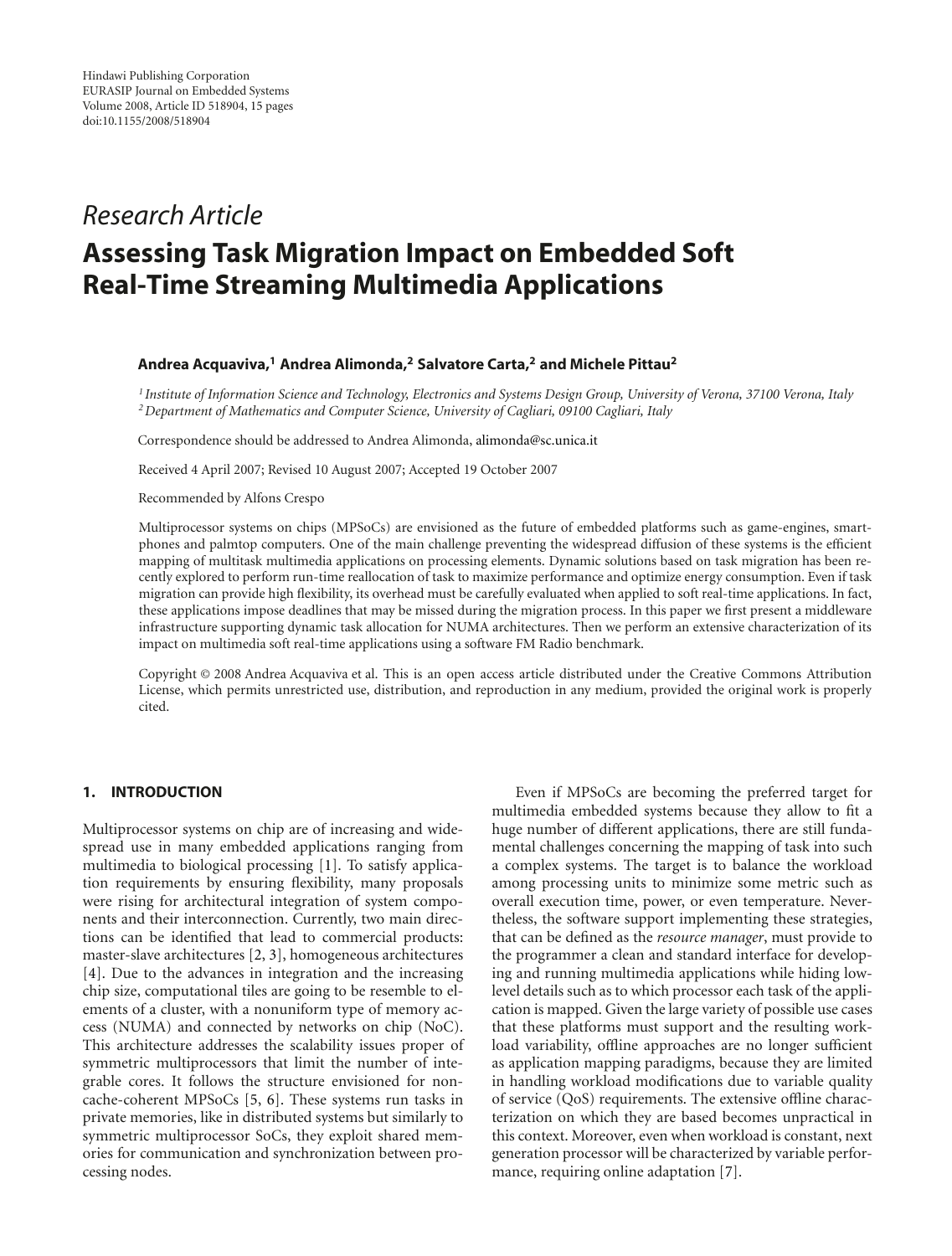For this reason, dynamic mapping strategy have been recently proposed [8]. Run-time task allocation has been shown to be a promising technique to achieve load balancing, power minimization, temperature balancing, and reliability improvement [9]. To enable dynamic allocation, a task migration support must be provided. In distributed systems such as high-end multiprocessors and clusters of workstations (CoW) [10], task migration has been implemented and supported at the middleware level. Mosix is a well-known load-balancing support for CoW implemented at the kernel level that moves tasks in a fully transparent way. In the embedded multimedia system context however, task migration support has to trade off transparency with efficiency and lightweight implementation. User-level migration support may help in reducing its impact on performance [11]. However, it requires a nonnegligible effort by the programmer that has to explicitly define the context to be saved and restored in the new process life.

Multimedia applications are characterized by soft realtime requirements. As a consequence, migration overheads must be carefully evaluated to prevent deadline misses when moving processes between cores. These overheads depend on migration implementation which in turn depends on system architecture and communication paradigm. In distributed memory MPSoCs task migration involves task memory content transfer. As such, migration overhead depends both on the migration mechanism and on the task memory footprint. For this reason, there is the need of developing an efficient task migration strategy suitable for embedded multimedia MPSoC systems.

In this work, we address this need by presenting a middleware layer that implements task migration in MPSoCs and we assess its effectiveness when applied in the context of soft real-time multimedia applications. To achieve this target, we designed and implemented the proposed middleware on top of uClinux operating system running on a prototype multicore emulation platform [12]. We characterized its performance and energy overhead through extensive benchmarking and we finally assessed its effectiveness when applied to a multitask software FM Radio multitasking application. To test migration effectiveness, we impose in our experiments a variable frame rate to the FM Radio. Tasks are moved among processors as the frame rate changes to achieve the best configuration in terms of energy efficiency that provides the required performance level. Each configuration consists in a mapping of task to processor and the corresponding frequencies. Configurations are precomputed and stored for each frame rate.

Our experiments demonstrate that (i) migration at the middleware/OS level is feasible and improves energy efficiency of multimedia applications mapped on multiprocessor systems; (ii) migration overhead in terms of QoS can be hidden by the data reservoir present in interprocessor communication queues.

The rest of the paper is organized in the following way. Background work is covered in Section 2. Section 3 describes the architectural template we considered. Section 4 covers the organization of the software abstraction layer. Multimedia application mapping is discussed in Section 5 while results are discussed in Section 6.

## **2. BACKGROUND WORK**

Due to the increasing complexity of these processing platforms, there is a large quantity and variety of resources that the software running on top of them has to manage. This may become a critical issue for embedded application developers, because resource allocation may strongly affect performance, energy efficiency, and reliability [13]. As a consequence, from one side there is need of efficiently exploit system resources, on the other side, being in an embedded market, fast and easy development of applications is a critical issue. For example, since multimedia applications are often made of several tasks, their mapping into processing elements has to be performed in a efficient way to exploit the available computational power and reducing energy consumption of the platform.

The problem of resource management in MPSoCs can be tackled from either a static or dynamic perspective. Static resource managers are based on the a priori knowledge of application workload. For instance, in [14] a static scheduling and allocation policy is presented for real-time applications, aimed at minimizing overall chip power consumption taking also into account interprocessor communication costs. Both worst case execution time and communication needs of each tasks are used as input of the minimization problem solved using integer linear programming (ILP) techniques. In this approach, authors first perform allocation of tasks to processors and memory requirement to storage devices, trying to minimize the communication cost. Then scheduling problem is solved, using the minimization of execution time as design objective.

Static resource allocation can have a large cost, especially when considering that each possible set of applications may lead to a different use case. The cost is due to run-time analysis of all use cases in isolation. In [15] a composition method is proposed to reduce the complexity of this analysis. An interesting semistatic approach that deals with scheduling in multiprocessor SoC environments for real-time systems is presented in [16]. The authors present a task decomposition/clustering method to design a scalable scheduling strategy. Both static and semistatic approaches have limitations in handling varying workload conditions due to data dependency or to changing application scenarios. As a consequence, dynamic resource management came into play.

Even if scheduling can be considered a dynamic resource allocation mechanism, in this paper we assume that a main feature of a dynamic resource manager in a multiprocessor system is the capability of moving tasks from processing elements at run time. This is referred to as task migration.

In the field of multiprocessor systems-on-chip, process migration can be effectively exploited to facilitate thermal chip management by moving tasks away from hot processing elements, to balance the workload of parallel processing elements and reduce power consumption by coupling dynamic voltage and frequency scaling [17–19]. However, the implementation of task migration, traditionally developed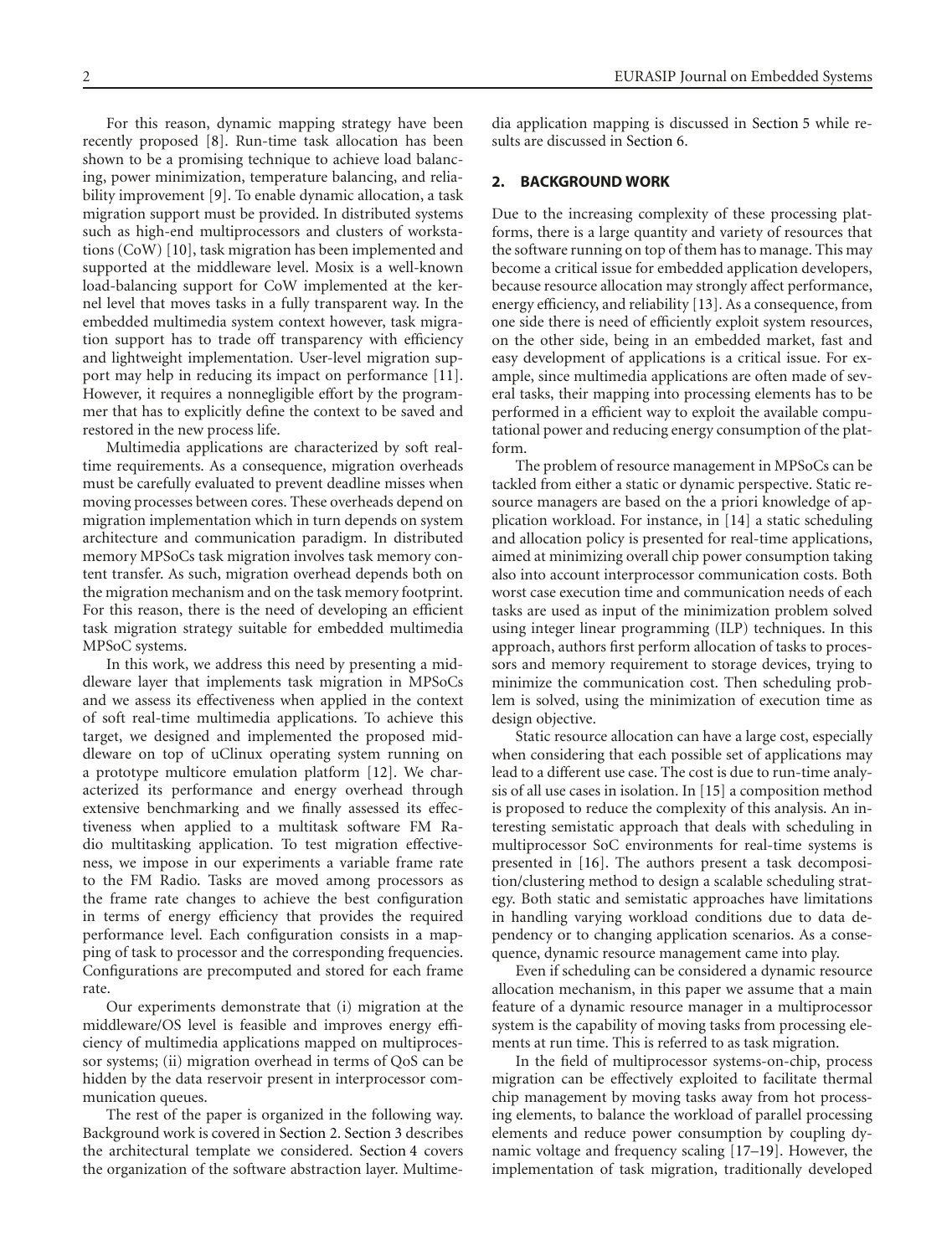for computer clusters or symmetric multiprocessor, cachecoherent machines, poses new challenges [11]. This is specially true for non-cache-coherent MPSoCs, where each core runs its own local copy of the operating system in private memory. A migration paradigm similar to the one implemented in computer clusters should be considered, with the addition of a shared memory support for interprocessor communication.

For instance, many embedded system architectures do not even provide support for virtual memory; therefore, many task migration optimization techniques applied to systems with remote paging support cannot be directly deployed, such as the eager dirty [10] or the copy-on-reference [20] strategies.

In general, migrating a task in a fully distributed system involves the transfer of processor state (registers), user level and kernel level context, and address space. A process address space usually accounts for a large fraction of the process state; therefore, process migration performance largely depends on the transfer efficiency of the address space. Although a number of techniques have been devised to alleviate this migration cost (e.g., lazy state transfer, precopying, residual dependencies [21]), a frequent number of migrations might seriously degrade application performance in an MPSoC scenario. As a consequence, assessing the impact of migration overhead is critical.

In the context of MPSoCs, in [8] a selective code/data migration strategy is proposed. Here authors use a compilationlevel code profiling technique to evaluate the communication energy cost of transferring each function and procedure over the on-chip network. This information is used to decide whether it is worth migrating tasks on the same processor to reduce communication overhead or transferring data between them.

In [11], a feasibility study for the implementation of a lightweight migration mechanism is proposed. The usermanaged migration scheme is based on code checkpointing and user-level middleware support. The user is responsible for determining the context to be migrated. To evaluate the practical viability of this scheme, authors propose a characterization methodology for task migration overhead, which is the minimum execution time following a task migration event during which the system configuration should be frozen to make up for the migration cost.

In this work, task migration for embedded systems is evaluated when applied to a real-world soft real-time application. Compared to [11], our migration strategy is implemented at the operating system and middleware level. Checkpoints are only used to determine migration points, while the context is automatically determined by the operating system.

## **3. TARGET ARCHITECTURE ORGANIZATION**

The software infrastructure we present in this work is targeted to a wide range of multicore platforms having a number of homogeneous cores that can execute the same set of tasks, otherwise task migration is unfeasible. A typical target homogeneous architecture is the one shown in

Figure 1(a). The architectural template we consider is based on a configurable number of 32-bit RISC processors without memory management unit (MMU) accessing cacheable private memories and a single noncacheable shared memory.

The template we are targeting is compliant with stateof-the-art MPSoC architectures. For instance, because of its synergistic processing elements with local storage and shared memory used as support for message-based stream processing is closely related to CELL [22].

In our target platform, each core runs in the logical private memory a single operating system instance. This is compliant with the state-of-the-art homogeneous multicore architectures such as the MP211 multicore by NEC [23].

As regards as task migration, the main architectural impact is related to the interconnect model. As we will describe in Section 6, our target platform uses a shared bus as interconnect. This is the worst case for task migration since it implies data transfers from the private memory of one core to the one of another core.

As far as this MPSoC model is concerned, processor cores execute tasks from their private memory and explicitly communicate with each others by means of the shared memory [24]. Synchronization and communication are supported by hardware semaphores and interrupt facilities: (i) each core can send interrupts to others using a memorymapped interprocessor interrupt module; (ii) cores can synchronize between each other using a hardware *test-and-set* semaphore module that implements test-and-set operations. Additional dedicated hardware modules can be used to enhance interprocessor communication [25, 26]. In this paper, we consider a basic support to save the portability of the approach.

#### **4. SOFTWARE INFRASTRUCTURE**

Following the distributed NUMA architecture, each core runs its own instance of the uClinux operating system [27] in the private memory. The uClinux OS is a derivative of Linux 2.4 kernel intended for microcontrollers without MMU. Each task is represented using the process abstraction, having its own private address space. As a consequence, communication has to be explicitly carried on using a dedicated shared memory area on the same on-chip bus. The OS running on each core sees the shared area as an external memory space.

The software abstraction layer is described in Figure 1(b). Since uClinux is natively designed to run in a singleprocessor environment, we added the support for interprocessor communication at the middleware level. This organization is a natural choice for a loosely coupled distributed systems with no cache coherency, to enhance efficiency of parallel application without the need of a global synchronization, that would be required by a centralized OS. On top of local OSes we developed a layered software infrastructure to provide an efficient parallel programming model for MP-SoC software developers enabled by an efficient task migration support layer.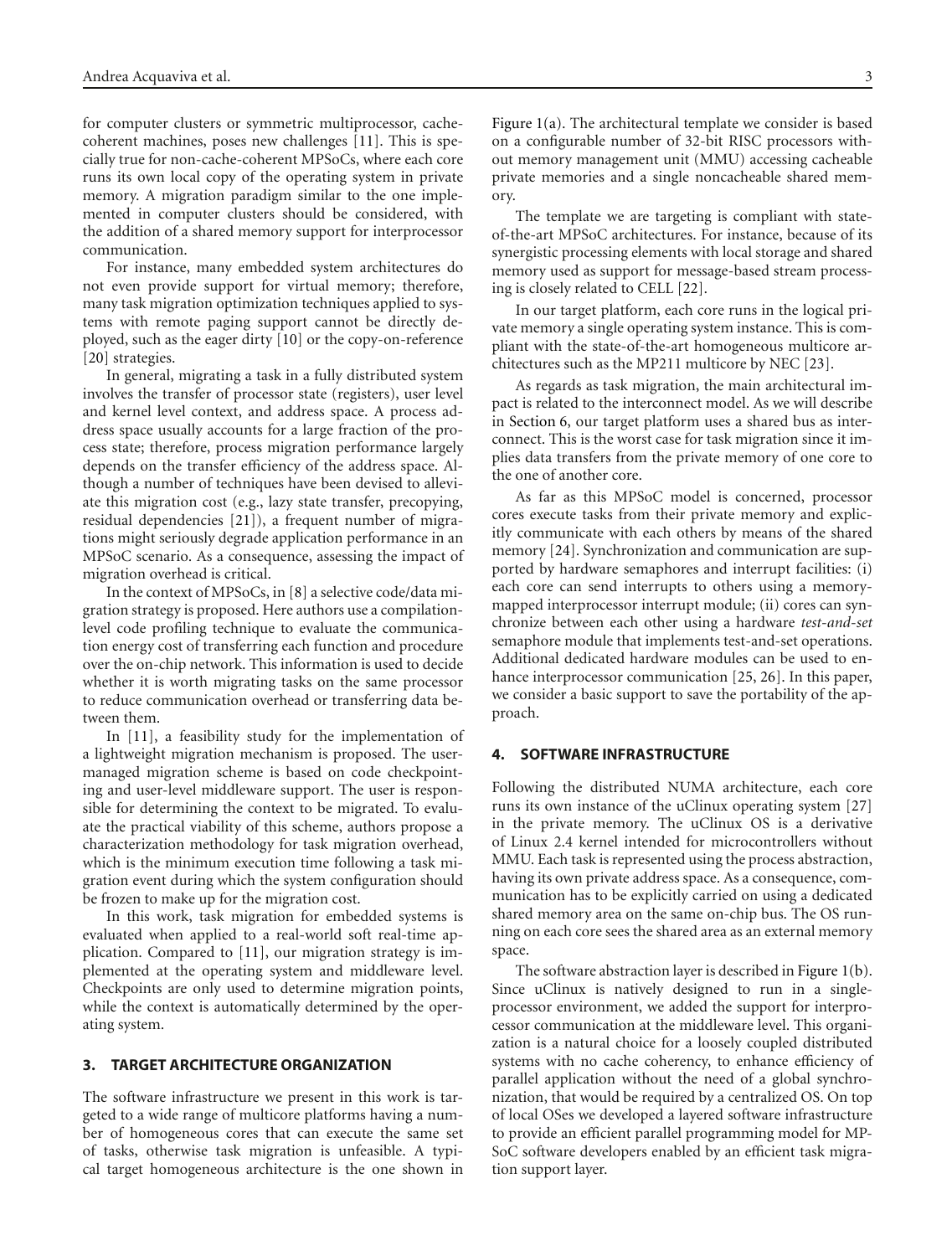

FIGURE 1: Hardware and software organizations: (a) target hardware architecture; (b) scheme of the software abstraction layer.

#### *4.1. Communication and synchronization support*

The communication library supports message passing through mailboxes. They are located either in the shared memory space or in smaller private scratch-pad memories, depending on their size and depending if the task owner of the queue is defined as migratable or not. The concept of migratable task will be explained later in this section. For each process a message queue is allocated in shared memory.

To use shared memory paradigm, two or more tasks are enabled to access a memory segment through a *shared malloc* function that returns a pointer to the shared memory area. The implementation of this additional system call is needed because by default the OS is not aware of the external shared memory. When one task writes into a shared memory location, all the other tasks update their internal data structure to account for this modification. Allocation in shared memory is implemented using a parallel version of the Kingsley allocator, commonly used in Linux kernels.

Task and OS synchronization is supported providing basic primitives like binary and counting semaphores. Both spinlock and blocking versions of semaphores are provided. Spinlock semaphores are based on hardware testand-set memory-mapped peripherals, while nonblocking semaphores also exploit hardware interprocessor interrupts to signal waiting tasks.

#### *4.2. Task migration support*

To handle dynamic workload conditions and variable task and workload scenarios that are likely to arise in MPSoCs targeted to multimedia applications, we implemented a task migration strategy enabled by the middleware support. Migration policies can exploit this mechanism to achieve load balancing for performance and power reasons. In this section, we describe the middleware-level task migration support. In Section 6, we will show how task migration can be used to improve the efficiency of the system.

In our implementation, migration is allowed only at predefined checkpoints, that are provided to the user through a library of functions together with message passing primitives. A so-called *master daemon* runs in one of the cores and takes care of dispatching tasks on the processors. We implemented two kinds of migration mechanisms that differs in the way the memory is managed. A first version, based on a so-called "task-recreation" strategy, kills the process on the original processor and recreate it from scratch on the target processor. This support works only in operating systems supporting dynamic loading, such as uClinux. Task recreation is based on the execution of fork-exec system calls that take care of allocating the memory space required for the incoming task. To support task recreation on an architecture without MMU performing hardware address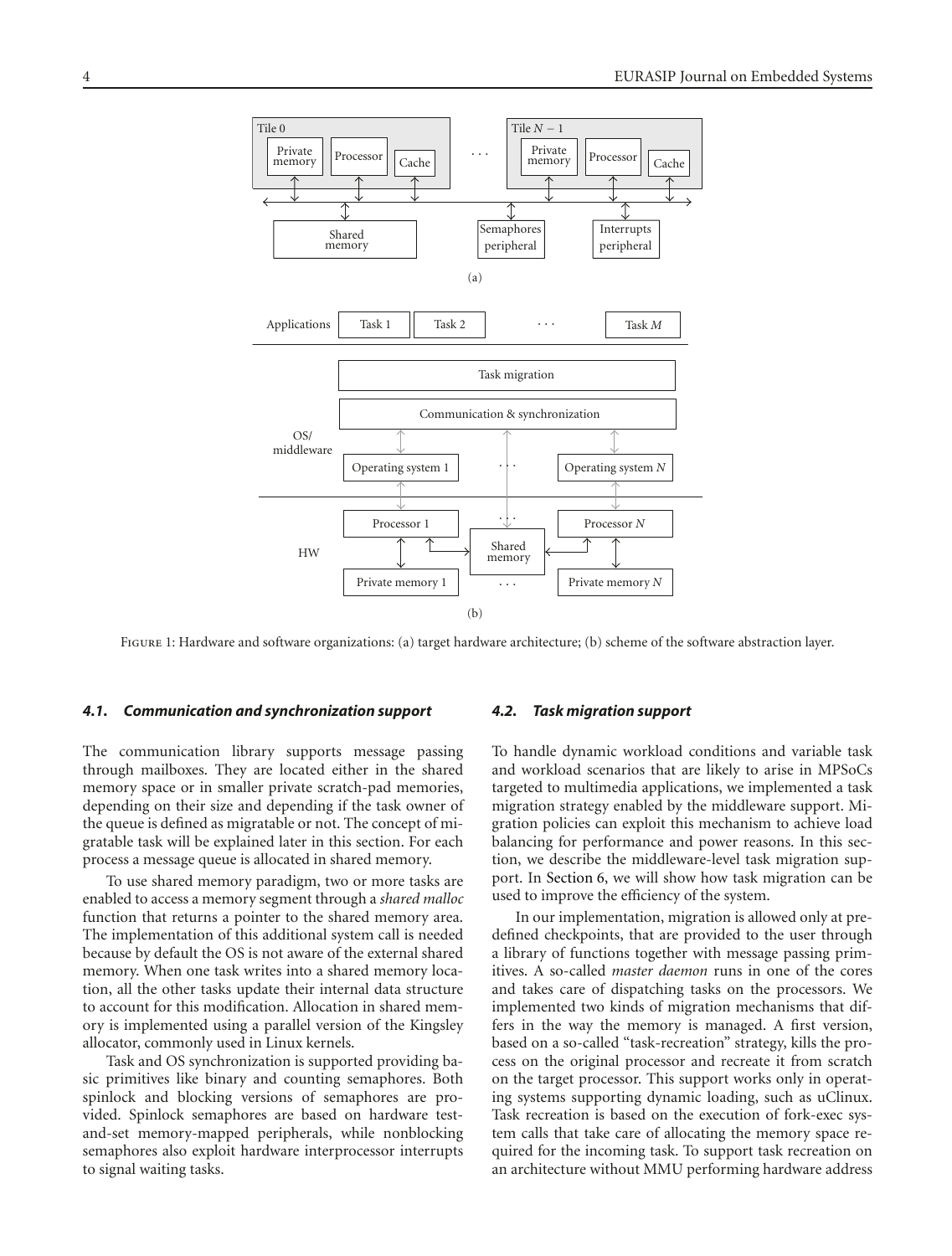translation, a position-independent type of code (called PIC) is required to prevent the generation of wrong references of pointers, since the starting address of the process memory space may change upon migration.

Unfortunately, PIC is not supported by the target processor we are using in our platform (microblazes) [28]. For this reason, we implemented an alternative migration strategy where a replica of each task is present in each local OS, called "task-replication." Only one processor at a time can run one replica of the task. While here the task is executed normally, in the other processors it is in a queue of suspended tasks. As such, a memory area is reserved for each replica in the local memory, while kernel-level task-related information is allocated by each OS in the process control block (PCB) (i.e., an array of pointers to the resources of the task). A second valid reason to implement this alternative technique is because deeply embedded operating systems are often not capable of dynamic loading and the application code is linked together with the OS code. Task replication is suitable for an operating system without dynamic loading because the absolute memory position of the process address space does not change upon migration, since it can be statically allocated at compile time. This is the case of deeply embedded operating systems such as RTEMS or eCos. This is compliant also with heterogeneous architectures, slave processors run a minimalist OS, that is, a library statically linked with the tasks to be run, that are known a priori. The master processor typically runs a general purpose OS such as Linux. Even if this technique leads to a waste of memory for migratable tasks, it has also the advantage of being faster, since it cuts down on memory allocation time with respect to a task recreation.

To further limit waste of memory, we defined both *migratable* and *nonmigratable* types of tasks. A migratable task is launched using a special system call, that enables the replication mechanism. Nonmigratable tasks are launched normally. As such, in the current implementation the user is responsible for distinguishing between the two types of tasks. However, in future implementation the middleware itself could be responsible of selecting migratable tasks depending on task characteristics.

The difference in terms of migration costs for the two strategies is shown in Figure 2. Cost is shown in terms of processor cycles needed to perform migrations as a function of the task size. In both cases, there is a contribution to migration overhead due to the amount of data transferred through the shared memory. Moreover, for task recreation technique, there is another overhead due to the additional time required to reload the program code from the file system. This explains the offset between the two curves. Moreover, the task recreation curve as a larger slope. This is due to the fact that a large amount of memory transfers also lead to an increasing contention on the bus, so that the contribution on the execution time increases more as the file size increases with respect to the task replication case.

In our system, the migration process is managed using two kinds of kernel daemons (part of the middleware layer), a master daemon running in a single processor, and slave daemons running in all the processors. The communication between master and slave daemons is implemented using dedi-



FIGURE 2: Migration cost as a function of task size for task replication and task recreation.

cated, interrupt-based messages in shared memory. The master daemon takes care of implementing the run-time task allocation policy. Tasks can be migrated only corresponding to user-defined checkpoints. The code of the checkpoints is provided as a library to the programmer. When a new task or an application (i.e., a set of tasks) is launched by the user, the master daemon sends a message to each slave, that forks an instance of each task in the local processor. Depending on master's decision, tasks that have not to be executed on the local processor are placed in the suspended tasks queue, while the others are placed in the ready queue.

During execution, when a task reaches a user-defined checkpoint, it checks for migration requests performed by the master daemon. If the migration is taken, they suspend their execution waiting to be deallocated and restore to another processor from the migration middleware. When the master daemon wants to migrate a task, it signals to the slave daemons of the source processor that a task has to be migrated. A dedicated shared memory space is used as a buffer for task context transfer. To assist migration decision, each slave daemon writes in a shared data structure the statistics related to local task execution (e.g., processor utilization and memory occupation of each task) that are periodically read by the master daemon.

Migration mechanisms are outlined in Figure 3. Both execution and memory views are shown. With task replication (Figures  $3(a)$  and  $3(b)$ ), the address space of all the tasks is present in all the private memories of processor 0,1, and 2. However, only a single instance of a task is running on processor 0, while others are sleeping on processors 1 and 2. It must be noted that master daemon (*M daemon* in Figure 3) runs on processor 0 while slave daemons (*S daemon* in Figure 3) run on all of the processors. However, any processor can run the master daemon.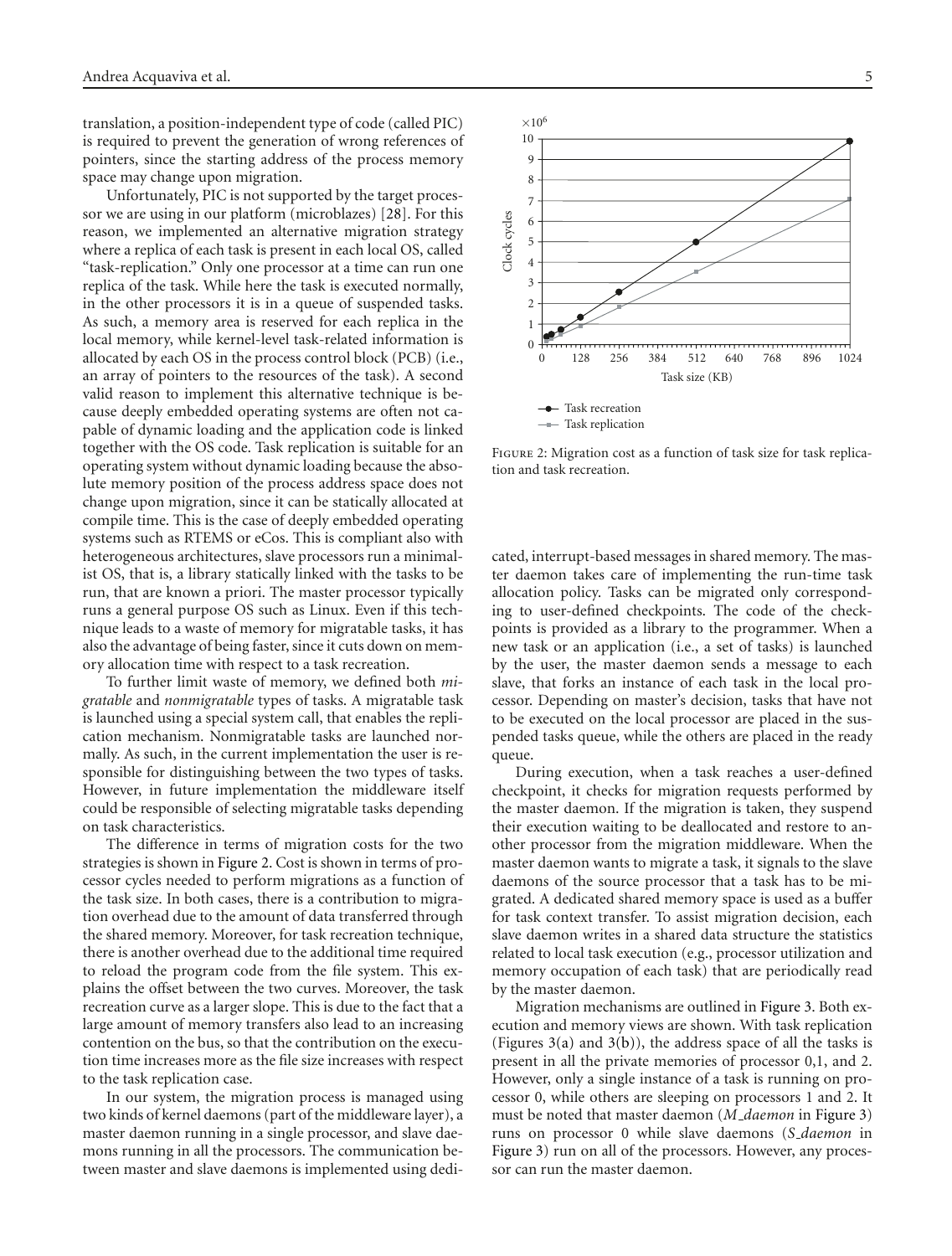

FIGURE 3: Migration mechanism: (a) task replication phase 1; (b) task replication phase 2; (c) task recreation phase 1; (d) task recreation phase 2.

Figures 3(c) and 3(d) shows task recreation mechanism. Before migration, process P0 runs on processor 0 and occupies memory space on the private memory of the same processor. Upon migration, P0 performs an exit system call and thus its memory space is deallocated. After migration (Figure  $3(d)$ ), memory space of P0 is reallocated on processor 1, where P0 runs.

Being based on a middleware-level implementation running on top of local operating systems, the proposed mechanism is suitable for heterogeneous architectures and its scalability is only limited by the centralized nature of the masterslave daemon implementation.

It must be noted that we have implemented a particular policy, where the master daemon keeps track of statistics and triggers the migration; however, based on the proposed infrastructure, a distributed load balancing policy can be implemented with slave daemons coordinating the migration without the need of a master daemon. Indeed, the distinction between master and slaves is not structural, but only related to the fact that the master is the one triggering the migration decision, because it keeps track of task allocation and loads. However, using an alternative scalable distributed policy (such as the Mosix algorithm used in computer clusters) this distinction is no longer needed and slave daemons can trigger migrations without the need of a centralized coordination.

## **5. MULTIMEDIA SOFT REAL-TIME APPLICATION MAPPING**

Multimedia applications are typically composed by multiple tasks. In this paper, we consider each task as a process with its own private address space. This allows us to easily map these applications on a distributed memory platform like the one we are targeting in this work. The underlying framework supports task migration so that dynamic resource management policies can take care of run-time mapping of task to processors, to improve performance, power dissipation, thermal management, reliability. The programmer is not exposed to mapping issues, it is only responsible for the communication and synchronization as well as code checkpointing for migration. Indeed, task migration can occur only corresponding to checkpoints manually inserted in the code by the programmer.

In our migration framework, all the data structures describing the task in memory are replicated. Upon migration, the only kernel structure that is moved is the stack. As such, if a process has opened a local resource, this information is lost after migration. The programmer is responsible for carefully selecting migration points or eventually reopening resources left open in the previous task life.

An alternative, completely transparent approach, is the one implemented in Mosix for computer clusters [10], where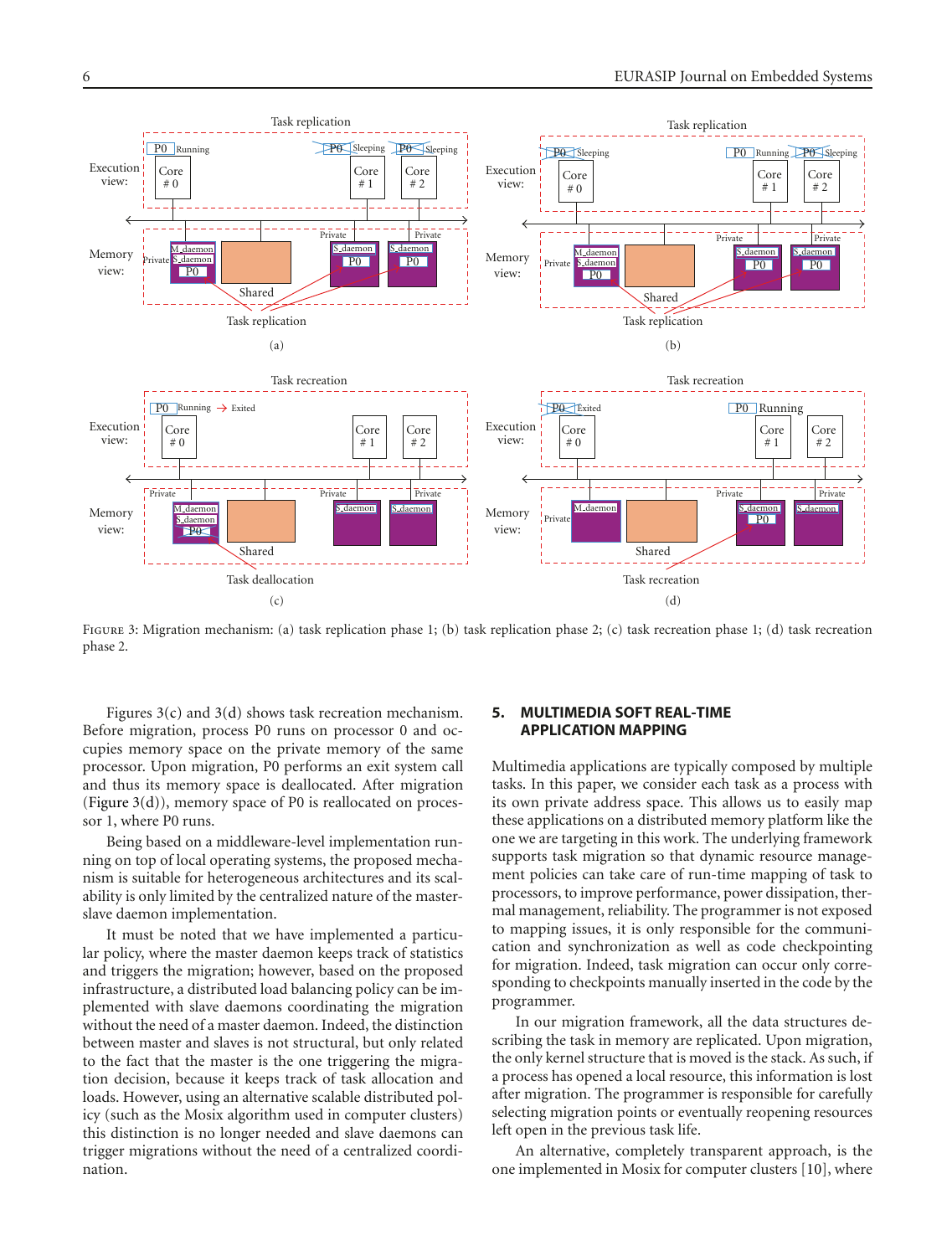![](_page_6_Figure_1.jpeg)

Figure 4: Overview HW architecture of emulated MPSoC platform.

![](_page_6_Figure_3.jpeg)

Figure 5: Power model: power as a function of the frequency.

a home processor defined for each process requires the implementation of a forwarding layer that takes care of forwarding system calls to the home node. In our system, we do not have the notion of home node. A more complex programming paradigm is thus traded off with efficiency and predictability of migration process. This approach is much more suitable to an embedded context, where controllability and predictability are key issues.

## **6. EXPERIMENTAL RESULTS**

In this section, results of a deep experimental analysis of the multiprocessing middleware performed using an FPGAbased multiprocessor emulation platform are described. A first run of tests, based on synthetic applications, have been used to characterize the overhead of migration in terms

of code checkpointing and run-time support. A second set of tests were performed on a soft real-time streaming application to highlight the effect of migration on a real-life multimedia application. Results show that a temporary QoS degradation due to migration can be hidden by exploiting data reservoir in interprocessor communication buffers and provide design guidelines concerning buffer size and migration times.

#### *6.1. Emulation platform description and setup*

For the simulation and performance evaluation of the proposed middleware, we used an FPGA-based, cycle accurate, MPSoC hardware emulator [12] built on top of the Xilinx XUP FPGA board [28], and described in Figure 4. Time and energy data are run-time stored using a nonintrusive, statistics subsystem, based on hardware sniffers which store frequencies, bus, and memory accesses. A PowerPC processor manages data and control communication with the host PC using a dedicated UART-based serial protocol. Run-time frequency scaling is also supported and power models running on the host PC allow to emulate voltage scaling mechanism. Frequency scaling is based on memory-mapped frequency dividers, which can be programmed both by microblazes or by PowerPC. The power associated to each processor is 1 Watt for the maximum frequency, and scales down almost cubically to 84 mW as voltage and frequency decrease. Power data refers to a commercial embedded RISC processor and is provided by an industrial partner. Power/frequency relationship is detailed in Figure 5. The emulation platform runs at 1/10 of the emulated frequency, enabling the experimentation of complex applications which may not be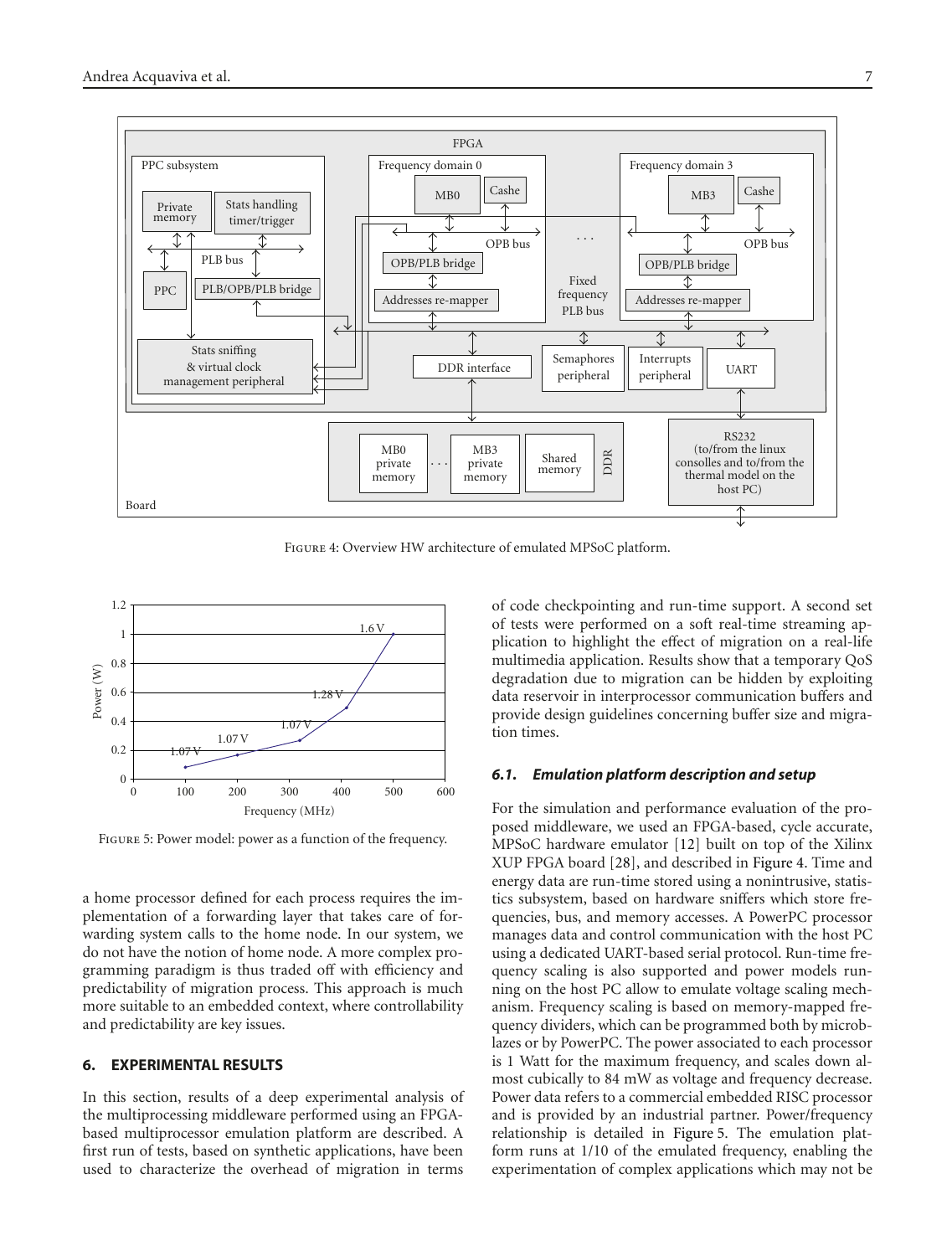![](_page_7_Figure_1.jpeg)

FIGURE 6: Migration daemon overhead in terms of processor utilization: (a) master daemon CPU load; (b) slave daemon CPU load.

experimented using software simulators with comparable accuracy.

In our platform, private memories are physically mapped into an external DDR memory. This is because the image of uClinux does not fit into the on-chip SRAM. This architectural solution is similar to NEC MP211 multicore platform [23].

Even in this particular implementation, we use an external DDR to map shared and private memories, the proposed approach (i.e., task replication version) can be also implemented in deeply embedded operating systems whose memory footprint would fit into a typical on-chip SRAM.

#### *6.2. Migration support characterization*

We present the results of experiments carried out to assess the overhead of the task migration infrastructure in terms of execution time. We exploited a controllable synthetic benchmark to this purpose, thanks to which we evaluated three components of the migration overhead: (i) the cost of the slave daemons running in background to check tasks runtime statistics; (ii) the cost of the master daemon running in background to trigger task shutoff and resume in the various processor cores; (iii) the number of cycles required to complete a migration, that is to shut off a task in the source core, transfer its context, and resume it on the destination core.

We evaluated the overhead of the master daemon by measuring its CPU utilization. Its job is to read the statistics about all the tasks in the system from the shared memory and look in a prestored lookup table whether or not a task should be migrated and where. As such, this overhead does not include the overhead due to (i) the pure cost of migration support and (ii) to the cycles spent to look in the table. We measured these two contributions separately to evaluate migration overhead independently from the particular migration policy. Figure 6(a) shows the CPU load for the two considered cases as a function of the frequency of daemon invocation and for two different quantities of task present in

the system. We observed a negligible overhead, highlighting that there is a room for implementing more complex task allocation and migration policies in the master daemon without impacting system performance.

We evaluated the CPU utilization imposed by slave daemons which periodically write task information (currently the task load) in a dedicated data structure allocated in shared memory. This information is then exploited for migration decisions. In Figure 6(b), the CPU utilization of the daemon is shown as a function daemon period in a range of 1 to 100 Hz, two curves are plotted, for 8 and 16 tasks, referred to a core speed of 100 MHZ. It is worth to note that, although the processor speed is moderate, the overhead is negligible being lower than 0.25% in the worst case (update frequency of 100 Hz).

Finally, to quantitatively evaluate the cost of a single task migration, we exploited the capability of our platform to monitor the amount of processor cycles needed to perform a migration, from the checkpoint execution to the complete resume of the task on the new processor. Figure 7 shows migration cost as a function of the task size. Migration overhead is dominated by data transfer. Two main contributions affect the size of the task context to be transferred. The first is the kernel memory space reserved by uClinux to each process to allocate process data structures and the user memory space associated to the task to be migrated. The first contribution consists in our current implementation only of the kernel stack of the processor. This is because the other data structures are already replicated in all the kernels in the other cores (because of the replication strategy). Data, code sections, and heap belong to the second contribution. It must be taken into account that the minimum allocation of user space memory for each processor is 64 KB, even if the process is smaller. In our current implementation, we copy the whole memory areas because we exploit the presence of the memory pointers in the process control block (PCB). With the help of some additional information, optimized techniques can be implemented to reduce the amount of data to be copied, that will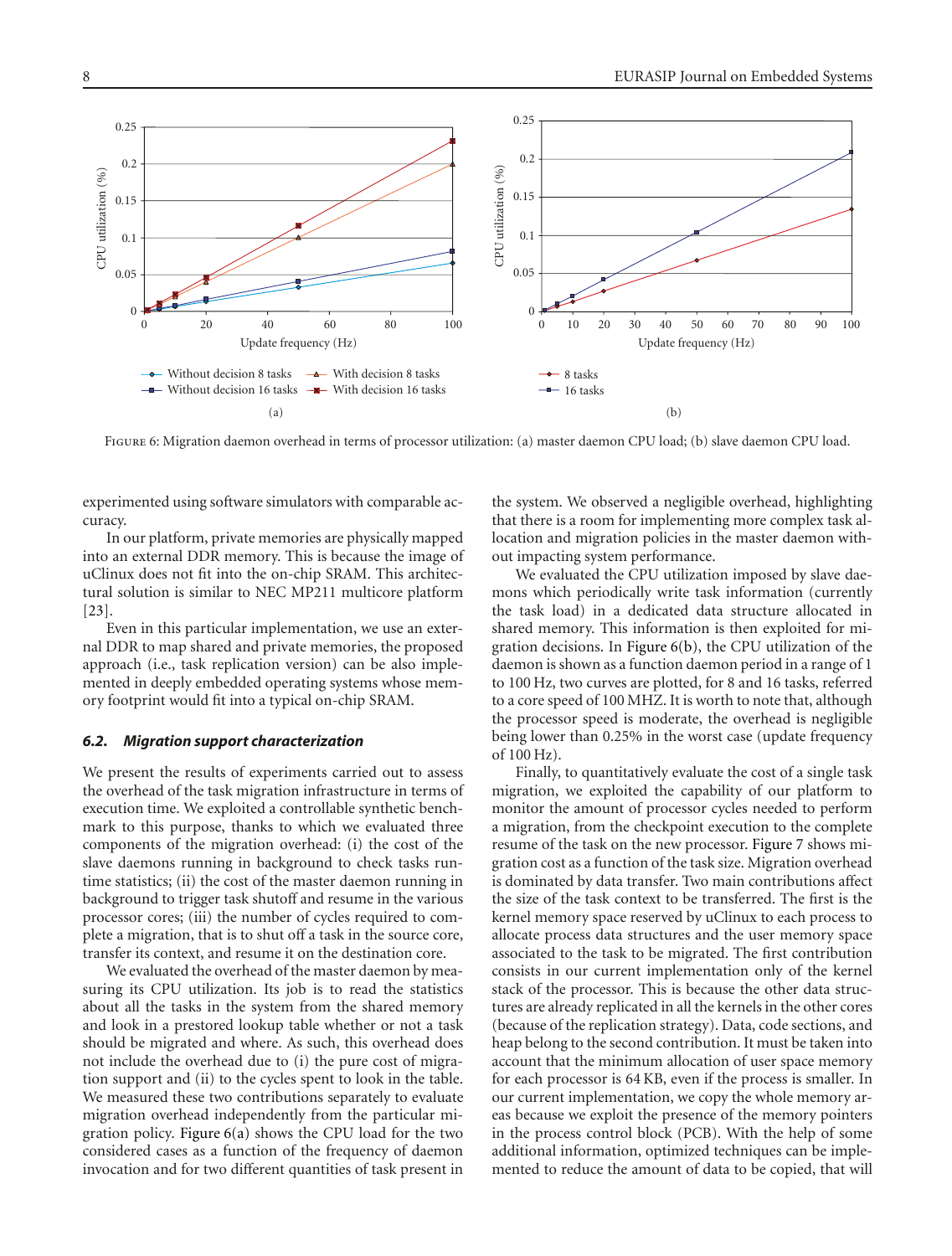![](_page_8_Figure_1.jpeg)

Figure 7: Task migration cost.

![](_page_8_Figure_3.jpeg)

Figure 8: FM radio.

be an object of future work. The linear behavior of the cycle count shows that the only overhead added by the migration support is a constant amount of cycles that are needed to copy the task kernel context and to perform the other migration control operations as described in Section 4. This is visible as the intercept with the *Y*-axis is in the plot and its value is 104986 cycles.

Finally, it must be noted that a hardware support for data transfer, such as a DMA controller, that is currently not present in our emulation platform, could greatly improve migration efficiency.

## *6.3. Impact of migration on soft real-time streaming applications*

To evaluate the effectiveness of the proposed support on a real test bed, we ported to our system a software FM radio benchmark, that is a representative of a large class of streaming multimedia applications following the split-join model [29] with soft real-time requirements. It allows to evaluate the tradeoff between the long-term performance improvement given by migration-enabled run-time task remapping and the short-term overhead and performance degradation associated to migration.

As shown in Figure 8, the application is composed by various tasks, graphically represented as blocks. Input data represent samples of the digitalized PCM radio signal which has to be processed in order to produce an equalized baseband audio signal. In the first step, the radio signal passes through a *lowpass filter* (LPF) to cut frequencies over the radio bandwidth. Then, it is demodulated by the *demodulator* (DEMOD) to shift the signal at the baseband and produce the audio signal. The audio signal is then equalized with a number of *bandpass filters* (BPF) implemented with a parallel split-join structure. Finally, the *consumer* (Σ) collects the data provided by each BPF and makes the sum with different weights (gains) in order to produce the final output.

To implement the communication between tasks, we adopted the message passing paradigm discussed in Section 4. Synchronization among the tasks is realized through message queues, so that each task reads data from its input queue and sends the processed results to the output queue to be read by the next task in the software pipeline. Since each BPF of the equalizer stage acts on the same data flow, the demodulator has to replicate its output data flow writing the same packet on every output queue.

Thanks to our platform, we could measure the workload profile of the various tasks. We verified that the most computational intensive stage is the demodulator, imposing a CPU utilization of 45% of the total, while for the other tasks we observed, respectively, 5% for the LPF, 13% for each BPF and 5% for the consumer. This information will be used by the implemented migration support to decide which task has to be migrated.

To assess migration advantages and costs, we refer to migration represented in Figure 9. We start from a single processor configuration providing a low frame rate. For each frame rate we stored the best configuration in terms of energy efficiency that provides the required performance level. Thus, as the frame rate imposed by the application increases, we move first to a two processors configuration and then to a three processors configuration. For each processor we also predetermined the appropriate frequency level.

In the rest of this subsection, we first show how the best configurations and the frame rate represent the crossing points between configurations. Second, to show what is the cost of transition from a configuration to another, we detail migration costs in terms of performance (frame misses) and energy.

## *Optimal task configurations*

We use migration to perform run-time task remapping, driving the system from an unbalanced situation to a more balanced one. The purpose of the migration policy we used in this experiment is to split computational load between processing cores. Each processor automatically scales its speed depending on the value stored in a lookup table as a function of the frame rate.

It must be noted that minimum allowed core frequency is 100 MHz. As a consequence, there is no convenience in moving tasks if the cumulative processor utilization leads to a frequency lower than the minimum. Task load depends on the frame rate specified by the user, which in turn depends on the desired sound quality. After initial placement, migration is needed to balance workload variations generated by run-time user requests. The migration is automatically triggered by the master daemon integrated in our layer, following an offline computed lookup table which gives the best task/frequency mapping as a function of these run-time events. It is worth noting that in this paper, we are not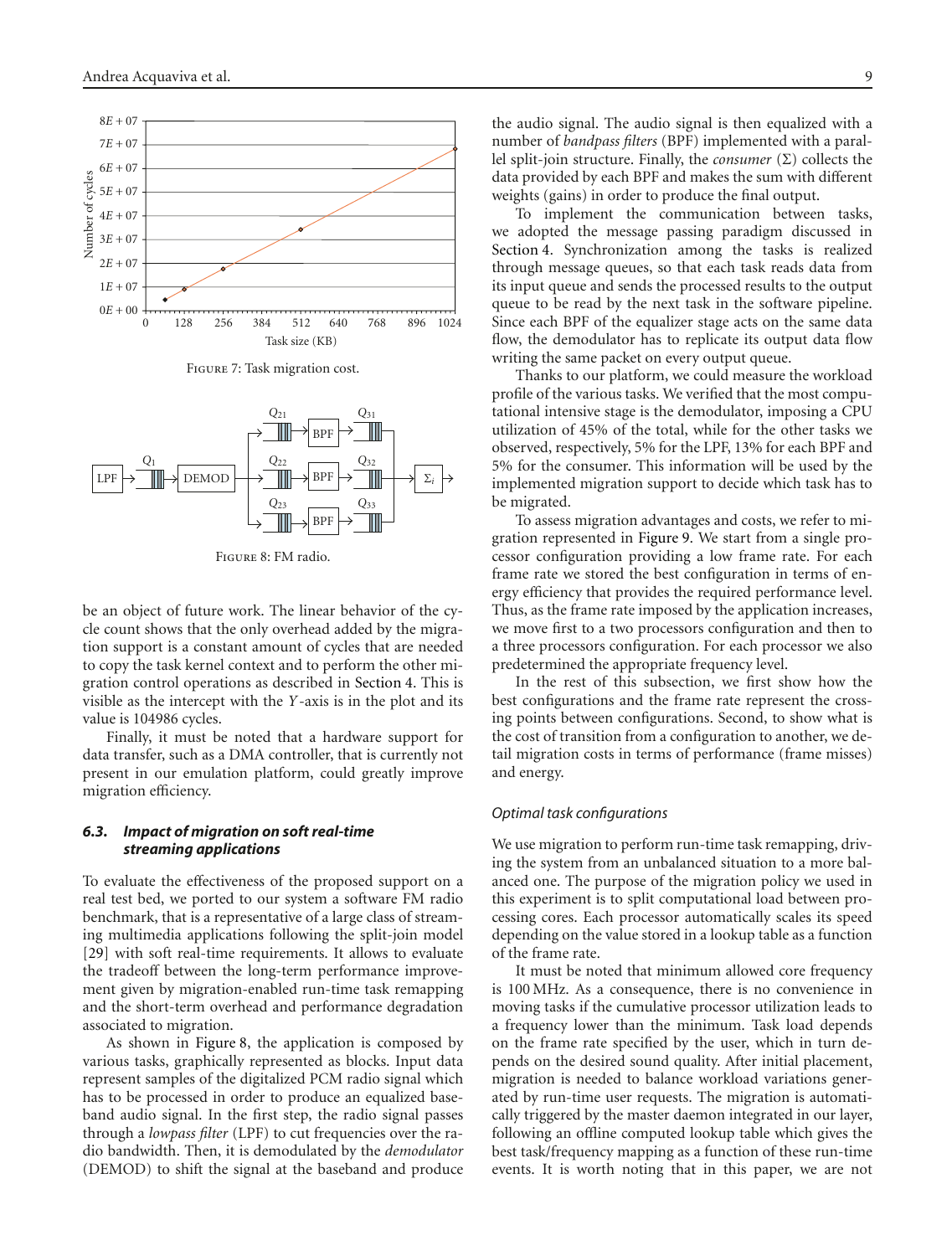![](_page_9_Figure_1.jpeg)

Figure 9: Task migrations performed to support the required frame rate.

interested in evaluating task/frequency allocation policies but the efficiency of the infrastructure. Rather, we are interested in demonstrating how migration cost is compensated by the execution time saved after migration when the system runs a more balanced configuration.

Task reallocation allows to improve the energy efficiency of the system at the various frame rates requested by the user. We show the impact of task reallocation on energy efficiency and we outline energetic cost of task migration. Energyefficient configurations are computed starting from energy versus frame-rate curves. Each curve represents all the configurations that are obtained by keeping the same number of processors while increasing the frequency to match the desired frame rate. Then we take the Pareto configurations that minimize energy consumption for a given frame rate.

We considered two different energy behaviors of our system. In the first configuration, called *always on*, we do not use any built-in power-saving scheme, that is, the cores are always running and consume power depending on their frequency and voltage. In the second configuration, we emulate a *shutdown-when-idle* power-saving scheme in which the cores are provided with an ideal low-power state in which their power consumption is negligible.

In the *always on* case, the power consumed by the cores as a function of the frame rate is shown in Figure 10. On the left side of the figure, the plot shows three curves obtained by computing the power consumed when mapping the FM Radio tasks in one, two, or three cores. Following one of the curves, it can be noted that, due to the frequency discretization, power consumption is almost constant in frame rate intervals where the cores run at the same frequency/voltage. In each one of these intervals, the amount of idleness is maximum at the beginning and decreases until a frequency step is needed to support the next frame rate value. On the right side of the figure, the corresponding configurations are highlighted, as well as the task mapping and frequencies for each core. Being the demodulator task, the more computational intensive, it is the task that runs at the higher frequency than others.

In order to determine the best power configuration for each frame rate, we computed the Pareto points, as shown in Figure 11. Intuitively, when the frame rate increases, a

higher number of cores are needed to get the desired QoS in an energy-efficient way. However, due to the frequency discretization, this is not true. There are cases in which energy efficiency is achieved using a lower number of cores for a higher frame rate. In practice, the "Pareto path" shown on the right side of Figure 11 is not monotonic on the number of cores. Migrations needed to go from one configuration to another are also highlighted as right-oriented arrows on the left side of the figure.

Conversely, in the *shutdown-when-idle* case, power consumption is no longer constant for a given frequency/voltage, because the cores are more active as the frame rate increases for a given frequency. This is shown in Figure 12, where the same curves presented before for the *always on* case are shown, representing static task mappings in one, two, and three cores.

Frequency discretization has less impact in this case. Indeed, by observing the Pareto curve shown in Figure 13, it is evident that the number of cores of the Pareto configurations is monotonically increasing as a function of the frame rate. In Figure 13 migration costs are also detailed. Following the Pareto curve from left to right, the various task mappings and corresponding core frequencies are shown. In particular, core configurations across migration points are shown as well as migration costs in terms of energy. The cost of migration has been evaluated in terms of cycles as described before. These cycles lead to an energy cost, depending on the frequency and voltage at which the core is executing the migration. In Figure 13, this cost is computed considering that migration is performed at the maximum frame rate sustainable at a given configuration, that is, 3000 fps for the 1-processor configuration and 4200 fps for the 2-processor configuration. In general, however, migration cost for transitioning from one configuration to another depends on the actual frame rate which determines the processor frequency. To detail the cost of migration at the various frequencies, we reported energy spent on transitioning from each configuration to another in Figure 14.

Migration energy cost depends on the frequency and voltage. The first set of bars shows the cost of migration from one-core configuration to two-cores configuration, which implies moving only the demodulator task. The second set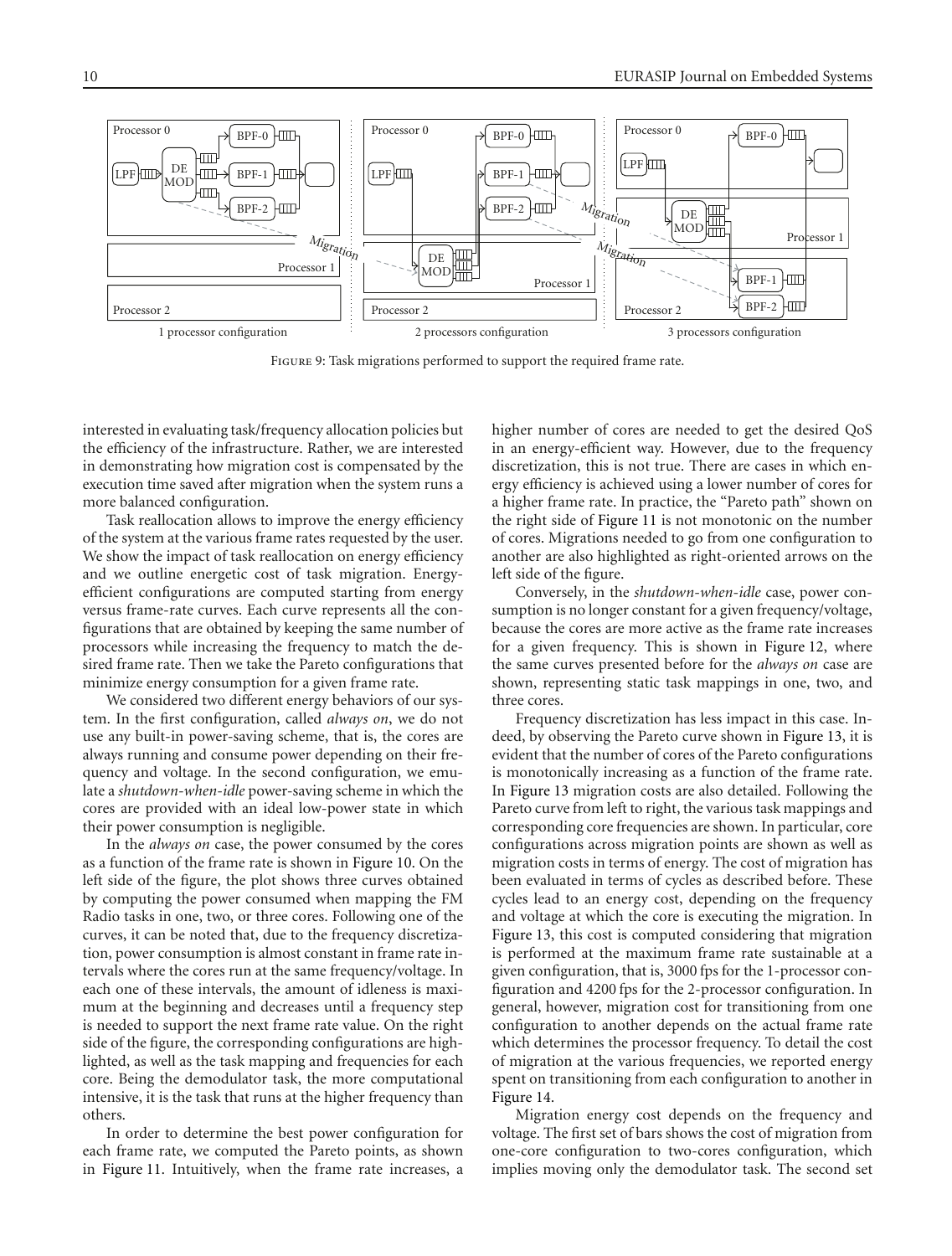![](_page_10_Figure_1.jpeg)

Figure 10: Energy cost of static task mappings in the *always on* case.

![](_page_10_Figure_3.jpeg)

Figure 11: Pareto optimal configurations in the *always on* case.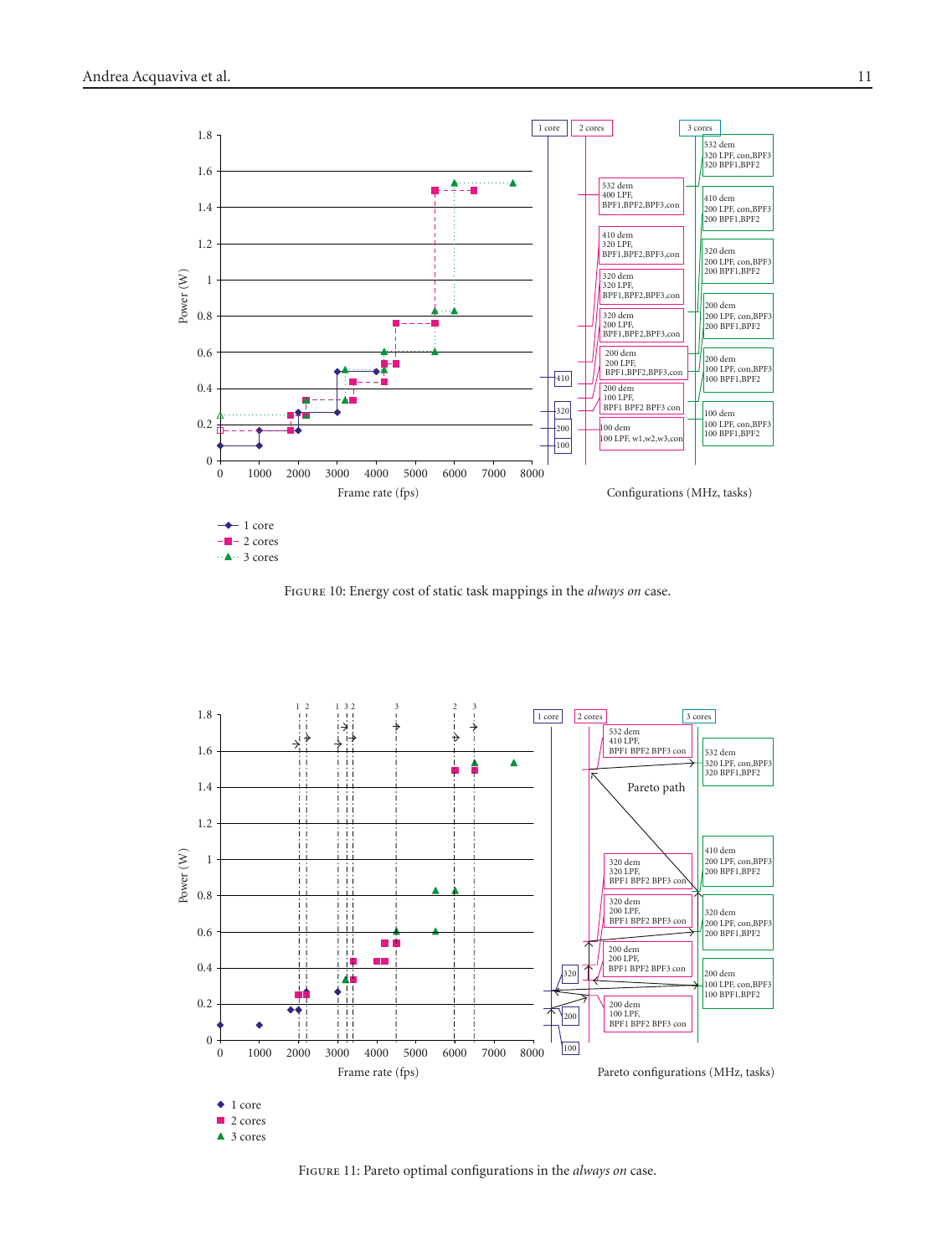![](_page_11_Figure_1.jpeg)

Figure 12: Energy cost of static task mappings in the *shutdownwhen-idle* case.

![](_page_11_Figure_3.jpeg)

- Pareto

Figure 13: Pareto optimal configurations in the *shutdown-whenidle* case.

![](_page_11_Figure_6.jpeg)

Figure 14: Task migration cost as a function of the frequency.

![](_page_11_Figure_8.jpeg)

Figure 15: Impact of migration of communicating tasks: (a) Queue size versus deadline misses; (b) Queue occupancy during migration.

of bars shows the cost of migration from two cores to three cores, which implies moving the two BPF tasks from one core to another. The third set of bars shows the cost of migration from one core to three cores directly, which involves moving 4 tasks, the two BPFs, and the demodulator. It is worth noting that energy cost is almost equal from 100 MHz to 320 MHz. This is because in the power models we considered that voltage does not scale below 320 MHz, as reported in Figure 5. As such, dynamic power consumption of the processor linearly depends on the frequency and thus energy consumption is almost constant.

In the *shutdown-when-idle* case, migration implies an increase of the workload and thus less time in low-power state. In the *always on* case, migration cost is hidden if there is enough idleness. However, this depends on the relationship between frame rate (required workload), discrete core frequency and migration cost. In our experiment, migration overhead is completely hidden by the idleness due to frequency discretization. That is why migration costs are not shown in Figure 11.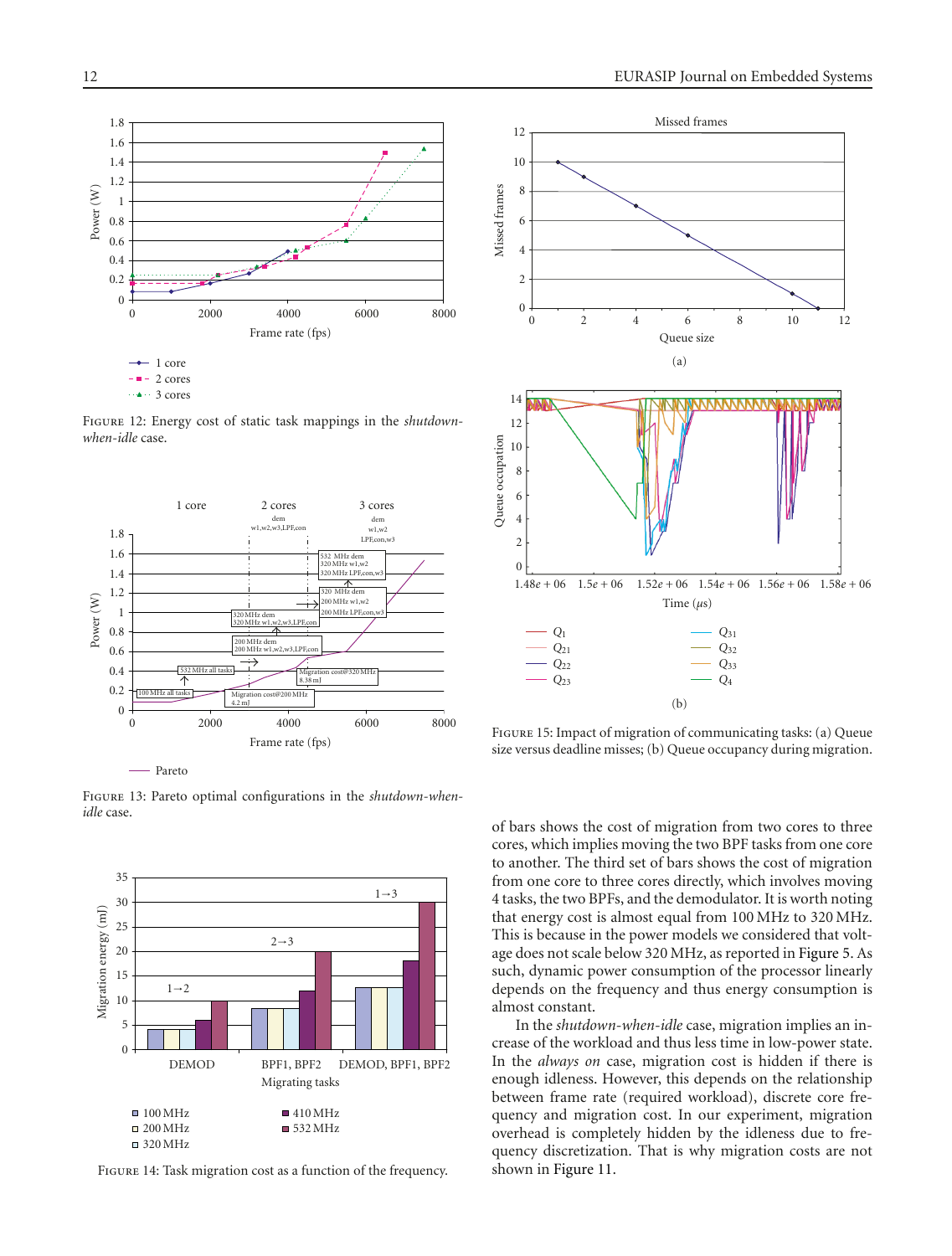![](_page_12_Figure_1.jpeg)

Figure 16: Impact of migration of communicating tasks: (a) code of demodulator with checkpoints; (b) checkpointing overhead.

#### *Migration overhead*

Once energy-efficient configurations have been determined, these can be used to achieve the wanted frame rate in an energy-efficient way. However, when transitioning from a configuration to another, a migration cost must be paid. To assess the impact of this cost, in the following experiment we imposed a run-time variation of the required frame rate, leading to a variation in the optimal task/frequency mapping of the application. We considered to have an offline calculated lookup table giving the optimal frequencies/tasks mapping as a function of the frame rate of the application. The system starts with a frame rate of 450 fps. In this case, the system satisfies frame-rate requirements mapping all the tasks on a single processor running at the minimum frequency. As mentioned, scattering task on different processors is not profitable from an energy viewpoint in this case.

A frame rate of 900 fps is imposed at run time that almost doubles the overall workload. The corresponding optimal mapping consists of two processors each one running at the minimum frequency. Due to the workload distribution among tasks, the demodulator will be moved in another core where it can run alone while the other tasks will stay to ensure a balanced condition. Also in this case, further splitting tasks does not pay off because we are already running at the minimum frequency. As a consequence, the system reacts to the frame-rate variation by powering on a new processor and triggering the migration of the demodulator task from the first processor to the newcomer. During migration, the demodulator task is suspended, potentially causing a certain number of deadline misses, and hence, potentially leading to a quality of service degradation. This will be discussed later in this section. Further increasing the frame rate requires the migration of two workers on a third processor.

Whether or not the migration impacts QoS depends on interprocessor queue size. If the system is designed properly, queues should contain a data reservoir to handle sporadic workload variations. In fact, during normal operations, queue empty condition must be avoided and queue level must be maintained to a certain set point. In a real-life system this set point is hard to stabilize because of the discretization and the variability of producer and consumer rates, thus a practical condition is working with full queues (i.e., producer rate larger than consumer rate). When the demodulator task is suspended to be migrated, the queues between the demodulator and the workers start to deplete. Depending on the queue size, this may lead or not to an empty queue condition. This empty condition will propagate to the queue between the workers and the final consumer. If this queue becomes empty, deadline misses may occur.

In Figure  $15(a)$ , we show the results of the experiment we performed to evaluate the tradeoff between the queue size and the number of deadline misses due to task migration. The experiment has been carried on by measuring the deadline misses during the whole benchmark execution. The same measurement was performed by changing the size of the queues between the demodulator and the workers and the queue between the worker and the consumer (all having the same size). It can be noted that a queue size of 14 frames is sufficient to avoid deadline misses. Queue occupation during migration is illustrated in Figure 15(b). In this plot,  $Q_1$  is the occupancy level of output queue of the first stage of the pipe(LPF),  $Q_{21}$  is the output queue of worker 1, and so on. It can be noted that the temporary depletion of intermediate queues does not cause frame misses. Indeed, the last queue of the pipeline  $(Q_4)$ , responsible of the frame misses, never deplete.

In order to assess the overhead of migration support, we performed an additional test to quantify the cost of pure code checkpointing without migration. Since this overhead is paid when the system is in a stable, well-balanced configuration, its quantification is critical. It must be noted that checkpoint overhead depends on the granularity of checkpoints that in turn depends on the application code organization. For a software FM Radio application, we inserted a single checkpoint in each task, placed at the end of the processing of each frame. The results are shown in Figure 16(b). In Figure 16(a), we show as a reference the code of the part of the demodulator task with checkpoints. From the plot, we can see that the CPU overhead on the CPU utilization due to checkpoints in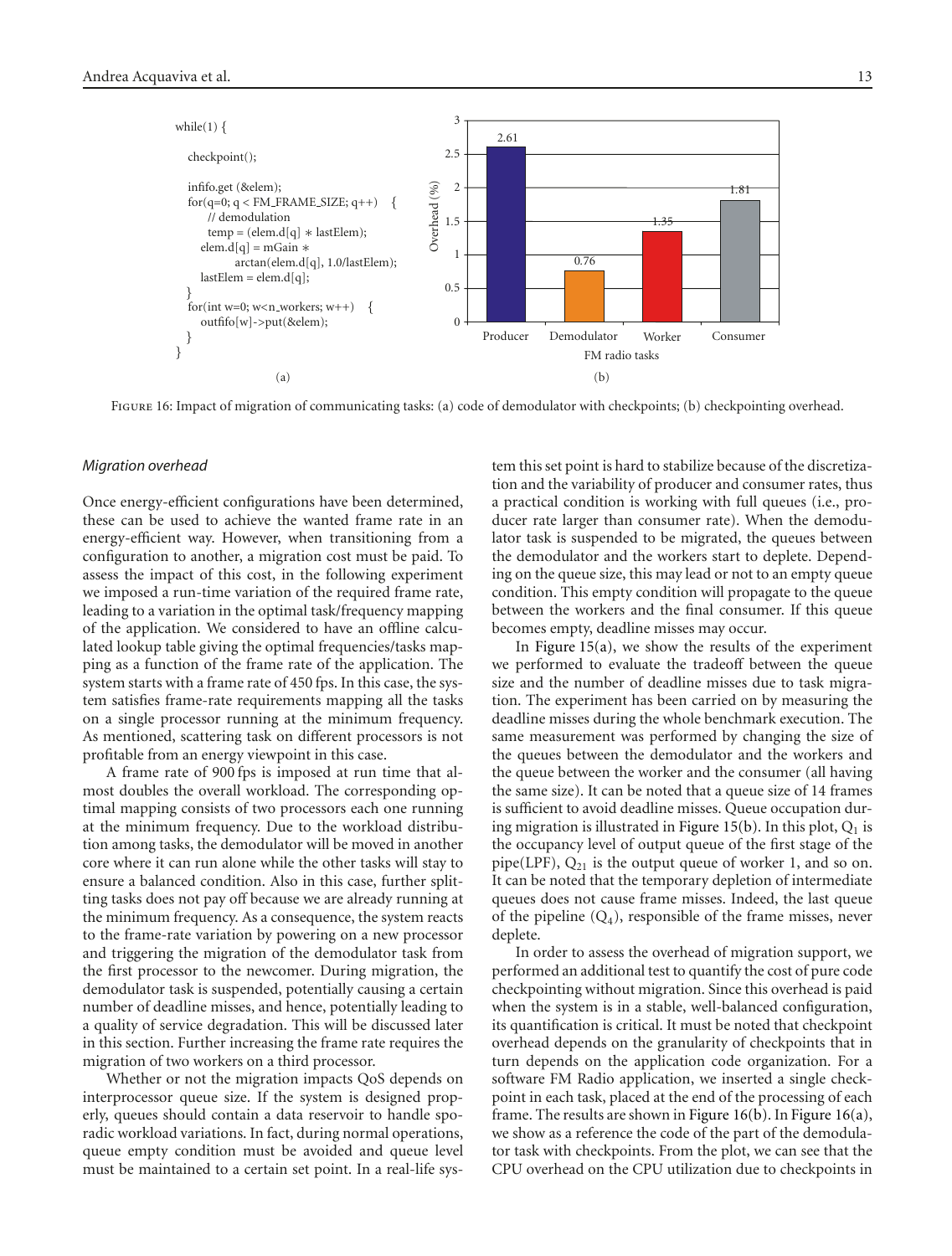case where no migrations are triggered is negligible, that is less than 1% also when for tasks that are checkpointed with a fine grain as for the producer or the consumer.

## **7. CONCLUSION**

In this paper, we presented the assessment of the impact of task migration in embedded soft real-time multimedia applications. A software middleware/OS infrastructure was implemented to this purpose, allowing run-time allocation of tasks to face the dynamic variations of QoS requirements. Extensive characterization of migration costs have been performed both in terms of energy and deadline misses. Results show that the overhead of the migration infrastructure in terms of CPU utilization of master and slave daemons is negligible. Finally, by means of a software FM Radio streaming multimedia application, we demonstrated that the impact of migration overhead on the QoS can be hidden by properly selecting the size of interprocess communication buffers. This is because migration can be considered as a sporadic event performed to recover from an unbalanced task allocation due to the arrival of new tasks in the system or to the variation of workload and throughput requirements.

As future work, we plan to implement and test more complex task allocation policies, such as thermal and leakage aware. Moreover, we will test them with other multimedia and interactive benchmarks we are currently porting such as an H.264 encoder-decoder and an interactive game. Finally, from a research perspective we are interested in evaluating the scalability of the proposed approach by extending the current FPGA platform to allow the emulation of more processors and finally to implement a heterogeneous architecture exploiting the on-board PowerPC as master.

#### **REFERENCES**

- [1] K. Eshraghian, "SoC emerging technologies," *Proceedings of the IEEE*, vol. 94, no. 6, pp. 1197–1212, 2006.
- [2] Cradle Technologies, "Multi-core DSPs for IP network surveillance," www.cradle.com.
- [3] "STMicroelectronics Multimedia Processors," www.st.com/ nomadik.
- [4] ARM Ltd, "ARM11 MPCore," www.arm.com/products/CPUs/ ARM11MPCoreMultiprocessor.html.
- [5] L. Friebe, H.-J. Stolberg, M. Berekovic, et al., "HiBRID-SoC: a system-on-chip architecture with two multimedia DSPs and a RISC core," in *Proceedings of the IEEE International Systemson-Chip (SOC '03)*, pp. 85–88, September 2003.
- [6] P. D. Van Wolf, E. De Kock, T. Henriksson, W. Kruijtzer, and G. Essink, "Design and programming of embedded multiprocessors: An interface-centric approach," in *Proceedings of the 2nd IEEE/ACM/IFIP International Conference on Hardware/Software Codesign and Systems Synthesis, CODES+ISSS*, pp. 206–217, Stockholm, Sweden, September 2004.
- [7] C. Sanz, M. Prieto, A. Papanikolaou, M. Miranda, and F. Cathoor, "System-level process variability compensation on memory organizations of dynamic applications: a case study," in *Proceedings of the 7th International Symposium on Quality Electronic Design (ISQED '06)*, p. 7, March 2006.
- [8] O. Ozturk, M. Kandemir, S. W. Son, and M. Karakoy, "Selective code/data migration for reducing communication energy in embedded MpSoC architectures," in *Proceedings of the ACM Great Lakes Symposium on VLSI, GLSVLSI*, vol. 2006, pp. 386– 391, 2006.
- [9] F. Bellosa, S. Kellner, M. Waitz, and A. Weissel, "Event-driven energy accounting for dynamic thermal management," in *Proceedings of the Workshop on Compilers and Operating Systems for Low Power (COLP '03)*, New Orleans, La, USA, September 2003.
- [10] A. Barak, O. La'adan, and A. Shiloh, "Scalable cluster computing with MOSIX for linux," in *Proceedings of the 5th Annual Linux (Expo '99)*, pp. 95–100, Raleigh, NC, USA, May 1999.
- [11] S. Bertozzi, A. Acquaviva, D. Bertozzi, and A. Poggiali, "Supporting task migration in multi-processor systems-on-chip: a feasibility study," in *Proceedings of the Design, Automation and Test in Europe (DATE '06)*, vol. 1, Munich, DeutSchland, 2006.
- [12] S. Carta, M. Acquaviva, P. G. Del Valle, et al., "Multi-processor operating system emulation framework with thermal feedback for systems-on-chip," in *Proceedings of the 17th Great Lakes Symposium on Great Lakes Symposium on VLSI (GLSVLSI '07)*, pp. 311–316, Stresa-Lago Maggiore, Italy, 2007.
- [13] A. A. Jerraya, H. Tenhunen, and W. Wolf, "Guest Editors' introduction: multiprocessor systems-on-chips," *IEEE Computer*, vol. 38, no. 7, pp. 36–40, 2005.
- [14] M. Ruggiero, A. Acquaviva, D. Bertozzi, and L. Benini, "Application-specific power-aware workload allocation for voltage scalable MPSoC platforms," in *Proceedings of the IEEE International Conference on Computer Design: VLSI in Computers and Processors*, vol. 2005, pp. 87–93, San Jose, Calif, USA, October 2005.
- [15] A. Kumar, B. Mesman, H. Corporaal, J. Van Meerbergen, and Y. Ha, "Global analysis of resource arbitration for MPSoC," in *Proceedings of the 9th EUROMICRO Conference on Digital System Design: Architectures, Methods and Tools (DSD '06)*, pp. 71–78, 2006.
- [16] Z. Ma and F. Catthoor, "Scalable performance-energy tradeoff exploration of embedded real-time systems on multiprocessor platforms," in *Proceedings of the Design, Automation and Test in Europe (DATE '06)*, vol. 1, Munich, DeutSchland, March 2006.
- [17] W.-L. Hung, Y. Xie, N. Vijaykrishnan, M. Kandemir, and M. J. Irwin, "Thermal-aware allocation and scheduling for systemson-a-chip design," in *Proceedings of the Design, Automation and Test in Europe (DATE '05)*, pp. 898–899, March 2005.
- [18] F. Li and M. Kandemir, "Locality-conscious workload assignment for array-based computations in MPSOC architectures," in *Proceedings of the 42nd Annual Conference on Design Automation*, pp. 95–100, 2005.
- [19] M. Kandemir and G. Chen, "Locality-aware process scheduling for embedded MPSoCs," in *Proceedings of the Design, Automation and Test in Europe (DATE '05)*, vol. II, pp. 870–875, 2005.
- [20] E. Zayas, "Attacking the process migration bottleneck," in *Proceedings of the 11th ACM Symposium on Operating Systems Principles*, pp. 13–24, 1987.
- [21] D. Milojicic, F. Douglis, Y. Paindaveine, R. Wheeler, and S. Zhou, "Process Migration Survey," *ACM Computing Surveys*, vol. 32, no. 3, pp. 241–299, 2000.
- [22] D. Pham, "The design and implementation of a first generation CELL processor," in *IEEE/ACM ISSCC*, pp. 184–186, July 2003.